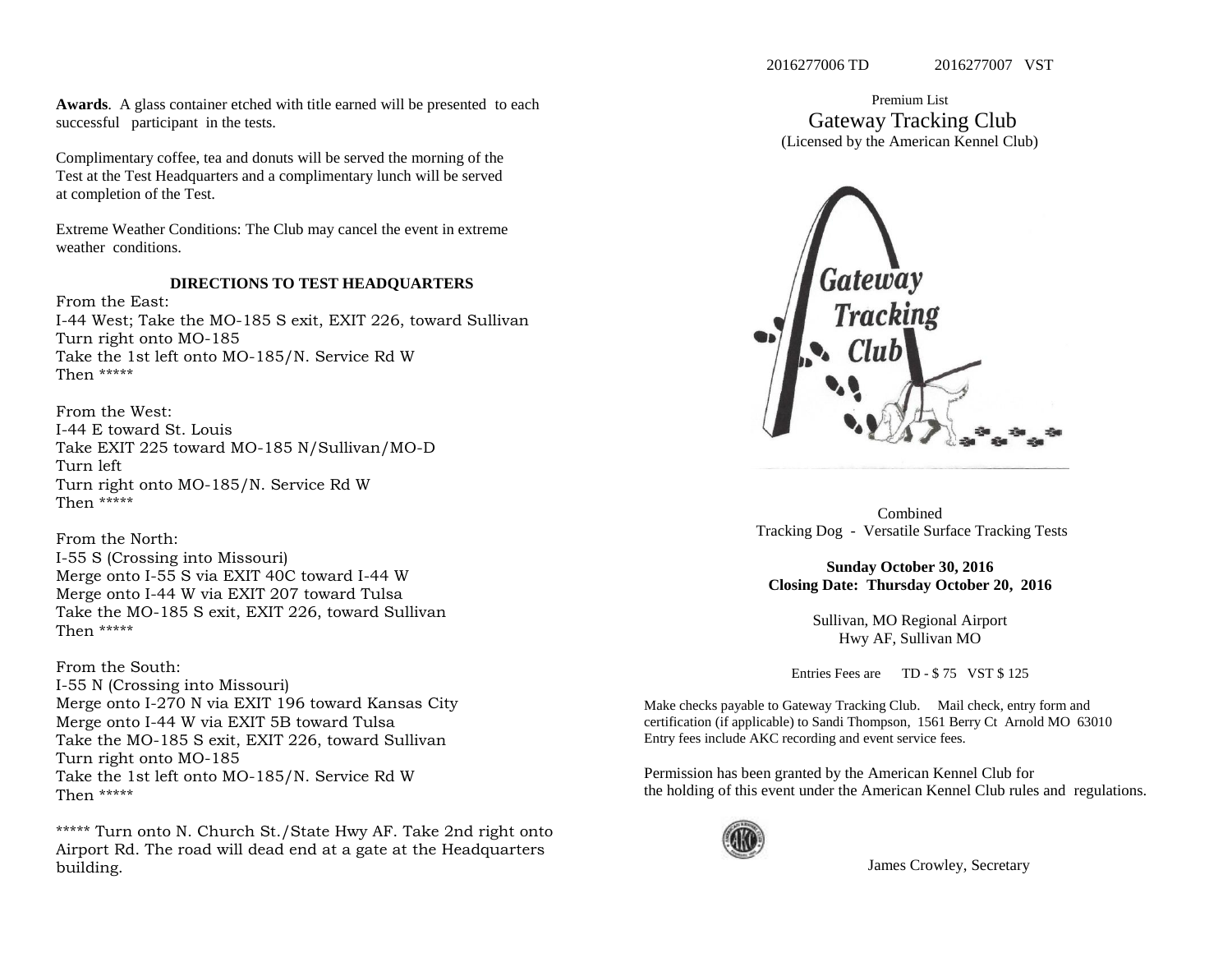|                         | <b>Officers</b>                              |                          |  |  |
|-------------------------|----------------------------------------------|--------------------------|--|--|
| President               | <b>JoAnne Vogt</b>                           |                          |  |  |
| Vice President          | <b>Karen Rosso</b>                           |                          |  |  |
| Secretary               | Sandi Thompson                               |                          |  |  |
| Treasurer               | <b>Sharon Rosenkoetter</b>                   |                          |  |  |
| <b>Board Members</b>    | Linda Beisswenger                            |                          |  |  |
|                         | Carl Rosenkoetter                            |                          |  |  |
| <b>Test Committee</b>   |                                              |                          |  |  |
| Chairperson/            | Sandi Thompson                               |                          |  |  |
| Secretary               | 1561 Berry Ct                                |                          |  |  |
|                         | Arnold MO 63010                              |                          |  |  |
|                         | $(314) 640 - 9889$                           |                          |  |  |
|                         | gatewaytracking@yahoo.net                    |                          |  |  |
| <b>Chief Tracklayer</b> | TBD                                          |                          |  |  |
| <b>Members</b>          | <b>Officers of the Gateway Tracking Club</b> |                          |  |  |
|                         | Pat Thayer Carla Simmons                     |                          |  |  |
|                         | <b>Judges</b>                                |                          |  |  |
|                         | TD                                           |                          |  |  |
| Carla Ogert             | 6 Culver Rd                                  | Montgomery, IL 60538     |  |  |
| Dianne M Tharp          | 13004 Creek Manor Ct                         | Riverview, FL 33569-5789 |  |  |
|                         | VST                                          |                          |  |  |

Linda Baschnagel 108 Porter Dr Smithville, MO 64089 Carol Clark 113 W Commercial St. Waverly, MO 64096

# **INCIDENTALS:**

Please join us for lunch following the test. According to AKC regulations, you must keep your dogs on leash at all times and, of course, please pick up your dog's waste if it is in a place someone might find it later! The GTC does not agree to arbitrate claims as set forth in the official AKC entry form and while the GTC will exercise reasonable care for the safety of dogs, handlers and spectators, it will not be responsible for any loss, damage or injury to any dog or person on the trial grounds.

# **General Information and Test Rules**

**Drawing for Acceptance into a test:** The drawing will be held at O'Charley's Restaurant, 1242 S Kirkwood, St. Louis, MO on October 20, 2016 at 8 p.m. to determine which entrants will participate in the tests and the position of excess entrants on the Alternate List. There will be two drawings for each test - first draw will be for past test workers and second draw for all entries who were not selected in first draw. Preference is given to entrants who have not earned the title for class entered. All entrants will be advised by email, if such address has been provided, on October 21, 2016 otherwise you will be notified by USPS mail.

# **Drawing for running order of tracks:**

There are 7 tracks for the Tracking Dog Test. The draw for the running order will be held at 7:45 am. The first track will be run when the judges indicate. There are 7 tracks for the Variable Surface Tracking Test. The draw for the running order will be held at 9:30 am with first track being run when the judges indicate.

**Refunds:** Entry fees will be refunded to alternates who decline to be placed on the Alternate List or to alternates who do not participate in the tests. Entry fees will NOT be refunded to a scheduled entrant who is absent on the test date unless an alternate is present and runs in the place of the absent dog.

**Returned Checks:** There will be a \$25.00 charge when a check is returned to us for insufficient funds.

**RISK**: The owner or agent entering a dog in a test does so at his/her own risk and agrees to abide by all of the Rules and Regulations of the American Kennel Club. Gateway assumes no responsibility for any personal injury or death of any person, theft of personal property, theft, injury, or death of any animal or loss of or damage to any property while at this test or on the test site, or in transit to or from the site.

**IMPORTANT NOTICES REGARDING USE OF THE TEST SITE** Permission to use properties in and around Sullivan, Missouri is for this Tracking Test only. Exhibitors wanting to practice at the site must secure their own permission from the Parks and Recreation Department. Practicing at the site within 3 days of the test is prohibited. All dogs must be on lead at all times. Animals are NOT allowed in the building at any time. We ask that you use the dedicated exercise are when possible and always clean up your dog's waste.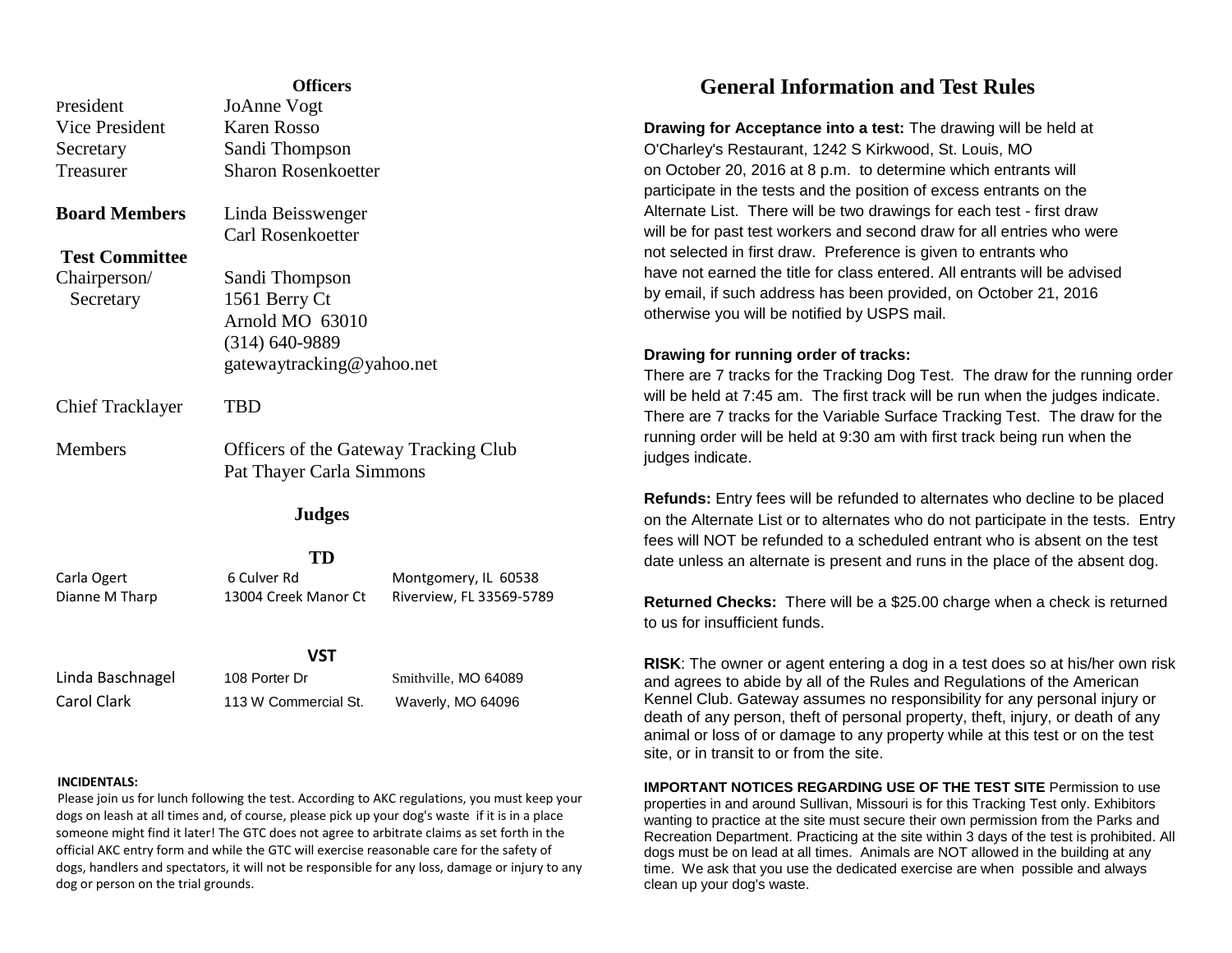AKC Rules, Regulations, Policies and Guidelines are available on the American Kennel Club Web site, www.akc.org

#### **AGREEMENT**

I (we) agree that the club holding this event has the right to refuse this entry for cause which the club shall deem sufficient. In consideration of the acceptance of this entry and of the holding of this event and of the opportunity to have the dog judged and to win prizes, ribbons, or trophies, I (we) agree to hold the AKC, the event-giving club, their members, directors, governors, officers, agents, superintendents or event secretary and the owner and/or lessor of the premises and any provider of services that are necessary to hold this event and any employees or volunteers of the aforementioned parties, and any AKC approved judge, judging at this event, harmless from any claim for loss or injury which may be alleged to have been caused directly or indirectly to any person or thing by the act of this dog while in or about the event premises or grounds or near any entrance thereto, and I (we) personally assume all responsibility and liability for any such claim; and I (we) further agree to hold the aforementioned parties harmless from any claim for loss, injury or damage to this dog.

Additionally, I (we) hereby assume the sole responsibility for and agree to indemnify, defend and saye the aforementioned parties harmless from any and all loss and expense (including legal fees) by reason of the liability imposed by law upon any of the aforementioned parties for damage because of bodily injuries, including death at any time resulting therefrom. sustained by any person or persons, including myself (ourselves), or on account of damage to property, arising out of or in consequence of my (our) participation in this event, however such, injuries, death or property damage may be caused, and whether or not the same may have been caused or may be alleged to have been caused by the negligence of the aforementioned parties or any of their employees, agents, or any other persons. I (WE) AGREE THAT ANY CAUSE OF ACTION, CONTROVERSY OR CLAIM ARISING OUT OF OR RELATED TO THE ENTRY, EXHIBITION OR ATTENDANCE AT THE EVENT BETWEEN THE AKC AND THE EVENT-GIVING CLUB (UNLESS OTHERWISE STATED IN ITS PREMIUM LIST) AND MYSELF (OURSELVES) OR AS TO THE CONSTRUCTION. INTERPRETATION AND EFFECT OF THIS AGREEMENT SHALL BE SETTLED BY ARBITRATION PURSUANT TO THE APPLICABLE RULES OF THE AMERICAN ARBITRATION ASSOCIATION. HOWEVER, PRIOR TO ARBITRATION ALL APPLICABLE AKC BYLAWS, RULES, REGULATIONS AND PROCEDURES MUST FIRST BE FOLLOWED AS SET FORTH IN THE AKC CHARTER AND BYLAWS, RULES, REGULA-TIONS. PUBLISHED POLICIES AND GUIDELINES.

### **INSTRUCTIONS**

1. (Variety) if you are entering a dog of breed in which there are varieties for show purposes, please designate the particular variety you are entering, i.e., Cocker Spaniel (solid color black, ASCOB, parti-color), Beagles (not exceeding 13 in., over 13 in. but not exceeding 15 in.), Dachshunds (longhaired, smooth, wirehaired), Collies (rough, smooth), Bull Terriers (colored, white), Manchester Terriers (standard, toy), Chihuahuas (smooth coat, long coat), English Toy Spaniels (King Charles and Ruby, Blenheim and Prince Charles), Poodles (toy, miniature, standard).

2. The following categories of dogs may be entered and shown in Best of Breed competition: Dogs that are Champions of Record and dogs which, according to their owners' records, have completed the requirements for a championship, but whose championships are unconfirmed. The showing of unconfirmed Champions in Best of Breed competition is limited to a period of 90 days from the date of the show where the dog completed the requirements for a championship.

3. (Event Class) Consult the classification in this premium list. If the event class in which you are entering your dog is divided, then, in addition to designating the class, specify the particular division of the class in which you are entering your dog, i.e, age division, color division, weight division.

4. A dog must be entered in the name of the person who actually owned it at the time entries for an event closed. If a registered dog has been acquired by a new owner it must be entered in the name of its new owner in any event for which entries closed after the date of acquirement, regardless of whether the new owner has received the registration certificate indicating that the dog is recorded in his name. State on entry form whether transfer application has been mailed to the AKC. (For complete rules, refer to Chapter 11, Section 3.)

|                                                                          | If this entry is for Junior Showmanship, please give the following information:                                    |
|--------------------------------------------------------------------------|--------------------------------------------------------------------------------------------------------------------|
| <b>JUNIOR SHOWMANSHIP</b>                                                | JR'S DATE OF BIRTH                                                                                                 |
| AKC JUNIOR HANDLER NUMBER                                                |                                                                                                                    |
| American Kennel Club. Phone: (919) 816-3776.                             | The above number MUST be included. Should you not have your Junior Handler number, this may be obtained from the   |
| agent/handler for pay while continuing to compete in Junior Showmanship. | By signing the entry form I (we) certify that the Junior Showman does not now, and will not at any time, act as an |
| <b>ADDRESS</b>                                                           |                                                                                                                    |

**STATE** 

**ZIP** 

**CITY** 

AEN999 (7/06)

If Junior Handler is not the owner of the dog identified on the face of this form, what is the relationship of the Junior Handler to the Owner?



Event #  $TD = 2016277006$ 

Event Fees  $TD = $75.00$ 

 $VST = 2016277007$ 

 $VST = $ 125.00$ 

# Combined TD / VST tests

Sullivan Regional Airport, Sullivan MO Sunday October 30, 2016 Closing Thursday, October 20, 2016

Sandi Thompson, 1561 Berry Ct. Arnold, MO 63010

Gateway Tracking Club

**OFFICIAL ENTRY FORM** 

Mail fees and appropriate paperwork to

I ENCLOSE \$ ...........for entry fees

IMPORTANT-Read Carefully Instructions on Reverse Side Before Filling Out. Numbers in the boxes indicate sections of the instructions relevant to the information needed in that box (PLEASE PRINT)

| <b>BREED</b>                                                                                                                                                                                                                                                                        | <b>VARIETY 1</b>                             |                   |                                |                                                              | <b>SEX</b>             |                                                                                                                                                                                                                                                                                                                                                                                                                                                                                                                                                                                                                                                                                                                                                                                                                                       |
|-------------------------------------------------------------------------------------------------------------------------------------------------------------------------------------------------------------------------------------------------------------------------------------|----------------------------------------------|-------------------|--------------------------------|--------------------------------------------------------------|------------------------|---------------------------------------------------------------------------------------------------------------------------------------------------------------------------------------------------------------------------------------------------------------------------------------------------------------------------------------------------------------------------------------------------------------------------------------------------------------------------------------------------------------------------------------------------------------------------------------------------------------------------------------------------------------------------------------------------------------------------------------------------------------------------------------------------------------------------------------|
| DOG 2 3<br>SHOW<br><b>CLASS</b>                                                                                                                                                                                                                                                     |                                              |                   |                                | CLASS <sub>3</sub><br><b>DIVISION</b><br>Weight, color, etc. |                        |                                                                                                                                                                                                                                                                                                                                                                                                                                                                                                                                                                                                                                                                                                                                                                                                                                       |
| <b>ADDITIONAL CLASSES</b>                                                                                                                                                                                                                                                           | <b>OBEDIENCE CLASS</b><br><b>RALLY CLASS</b> |                   | (Jump Height)                  | <b>CLASS</b>                                                 | <b>JR. SHOWMANSHIP</b> |                                                                                                                                                                                                                                                                                                                                                                                                                                                                                                                                                                                                                                                                                                                                                                                                                                       |
| NAME OF (See Back)<br>JUNIOR HANDLER (if any)                                                                                                                                                                                                                                       |                                              |                   |                                |                                                              | <b>NUMBER</b>          | JR. HANDLER                                                                                                                                                                                                                                                                                                                                                                                                                                                                                                                                                                                                                                                                                                                                                                                                                           |
| <b>FULL</b><br><b>NAME</b><br>OF DOG                                                                                                                                                                                                                                                |                                              |                   |                                |                                                              |                        |                                                                                                                                                                                                                                                                                                                                                                                                                                                                                                                                                                                                                                                                                                                                                                                                                                       |
| AKC <sup>®</sup> REG NO.<br>AKC LITTER NO.                                                                                                                                                                                                                                          |                                              | Enter number here |                                | DATE OF<br><b>BIRTH</b>                                      |                        |                                                                                                                                                                                                                                                                                                                                                                                                                                                                                                                                                                                                                                                                                                                                                                                                                                       |
| $\Box$ ILP NO.<br><b>T FOREIGN REG NO &amp; COUNTRY</b>                                                                                                                                                                                                                             |                                              |                   | PLACE OF □ USA<br><b>BIRTH</b> |                                                              | □ Canada □ Foreign     |                                                                                                                                                                                                                                                                                                                                                                                                                                                                                                                                                                                                                                                                                                                                                                                                                                       |
| <b>BREEDER</b>                                                                                                                                                                                                                                                                      |                                              |                   |                                |                                                              |                        |                                                                                                                                                                                                                                                                                                                                                                                                                                                                                                                                                                                                                                                                                                                                                                                                                                       |
| <b>SIRE</b>                                                                                                                                                                                                                                                                         |                                              |                   |                                |                                                              |                        |                                                                                                                                                                                                                                                                                                                                                                                                                                                                                                                                                                                                                                                                                                                                                                                                                                       |
|                                                                                                                                                                                                                                                                                     |                                              |                   |                                |                                                              |                        |                                                                                                                                                                                                                                                                                                                                                                                                                                                                                                                                                                                                                                                                                                                                                                                                                                       |
| <b>DAM</b>                                                                                                                                                                                                                                                                          |                                              |                   |                                |                                                              |                        |                                                                                                                                                                                                                                                                                                                                                                                                                                                                                                                                                                                                                                                                                                                                                                                                                                       |
| $\operatorname{ACTUAL}$ OWNER(S) $($ Please Print)<br>OWNER'S ADDRESS AND ALL AND A CONTROL CONTROL CONTROL CONTROL CONTROL CONTROL CONTROL CONTROL CONTROL CONTROL CONTROL CONTROL CONTROL CONTROL CONTROL CONTROL CONTROL CONTROL CONTROL CONTROL CONTROL CONTROL CONTROL CONTROL |                                              |                   |                                |                                                              |                        |                                                                                                                                                                                                                                                                                                                                                                                                                                                                                                                                                                                                                                                                                                                                                                                                                                       |
|                                                                                                                                                                                                                                                                                     |                                              |                   |                                |                                                              |                        |                                                                                                                                                                                                                                                                                                                                                                                                                                                                                                                                                                                                                                                                                                                                                                                                                                       |
| NAME OF OWNER'S AGENT<br>(IF ANY) AT THE SHOW                                                                                                                                                                                                                                       |                                              |                   |                                |                                                              |                        |                                                                                                                                                                                                                                                                                                                                                                                                                                                                                                                                                                                                                                                                                                                                                                                                                                       |
| applying to discipline) and to abide by any decisions made in accord with them.                                                                                                                                                                                                     |                                              |                   |                                |                                                              |                        | I CERTIFY that I am the actual owner of the dog, or that I am the duly authorized agent of the actual owner whose name I have entered<br>above. In consideration of the acceptance of this entry, I (we) agree to abide by the rules and regulations of The American Kennel<br>Club in effect at the time of this event, and by any additional rules and regulations appearing in the premium list for this event, and<br>further agree to be bound by the "Agreement" printed on the reverse side of this entry form. I (we) certify and represent that the dog<br>entered is not a hazard to persons or other dogs. This entry is submitted for acceptance on the foregoing representation and<br>Agreement. I (we) agree to conduct myself (ourselves) in accordance with all such Rules and Regulations (including all provisions |
| SIGNATURE of owner or his agent                                                                                                                                                                                                                                                     |                                              |                   |                                |                                                              |                        |                                                                                                                                                                                                                                                                                                                                                                                                                                                                                                                                                                                                                                                                                                                                                                                                                                       |
| TELEPHONE#                                                                                                                                                                                                                                                                          |                                              |                   |                                |                                                              |                        |                                                                                                                                                                                                                                                                                                                                                                                                                                                                                                                                                                                                                                                                                                                                                                                                                                       |
| E-MAIL Address (An acknowledgment or receipt of entry may be sent to this e-mail address):                                                                                                                                                                                          |                                              |                   |                                |                                                              |                        |                                                                                                                                                                                                                                                                                                                                                                                                                                                                                                                                                                                                                                                                                                                                                                                                                                       |
|                                                                                                                                                                                                                                                                                     |                                              |                   |                                |                                                              |                        |                                                                                                                                                                                                                                                                                                                                                                                                                                                                                                                                                                                                                                                                                                                                                                                                                                       |